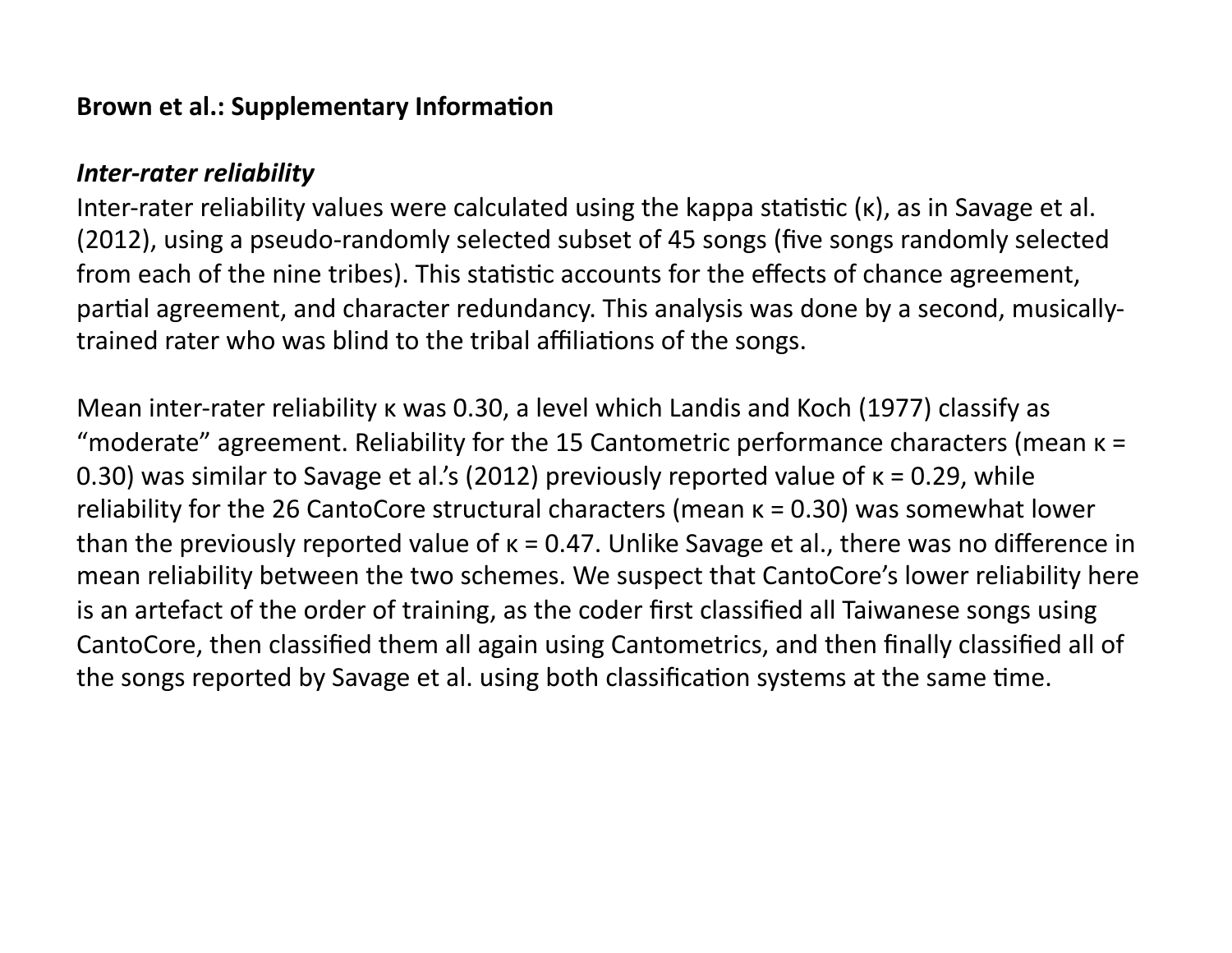# **Table S1. Musical distances (** $\phi$ **<sub>ST</sub>)**

|               | <b>Amis</b>      | <b>Atayal</b>    | <b>Bunun</b> |                  | Paiwan Puyuma    | Rukai            | <b>Saisiyat</b>  | Tao<br>(Yami)    | <b>Tsou</b>      |
|---------------|------------------|------------------|--------------|------------------|------------------|------------------|------------------|------------------|------------------|
| <b>Amis</b>   | $\boldsymbol{0}$ |                  |              |                  |                  |                  |                  |                  |                  |
| <b>Atayal</b> | 0.0512           | $\boldsymbol{0}$ |              |                  |                  |                  |                  |                  |                  |
| <b>Bunun</b>  | 0.0690           | 0.0606           | $\pmb{0}$    |                  |                  |                  |                  |                  |                  |
| <b>Paiwan</b> | 0.0776           | 0.0468           | 0.0380       | $\boldsymbol{0}$ |                  |                  |                  |                  |                  |
| Puyuma        | 0.0318           | 0.0165           | 0.0424       | 0.0197           | $\boldsymbol{0}$ |                  |                  |                  |                  |
| <b>Rukai</b>  | 0.0837           | 0.0513           | 0.0446       | 0.0018           | 0.0233           | $\boldsymbol{0}$ |                  |                  |                  |
| Saisiyat      | 0.0682           | 0.0319           | 0.0332       | 0.0339           | 0.0162           | 0.0380           | $\boldsymbol{0}$ |                  |                  |
| Tao<br>(Yami) | 0.1090           | 0.0730           | 0.0594       | 0.0503           | 0.0592           | 0.0668           | 0.0426           | $\boldsymbol{0}$ |                  |
| <b>Tsou</b>   | 0.0388           | 0.0362           | 0.0171       | 0.0225           | 0.0174           | 0.0214           | 0.0210           | 0.0770           | $\boldsymbol{0}$ |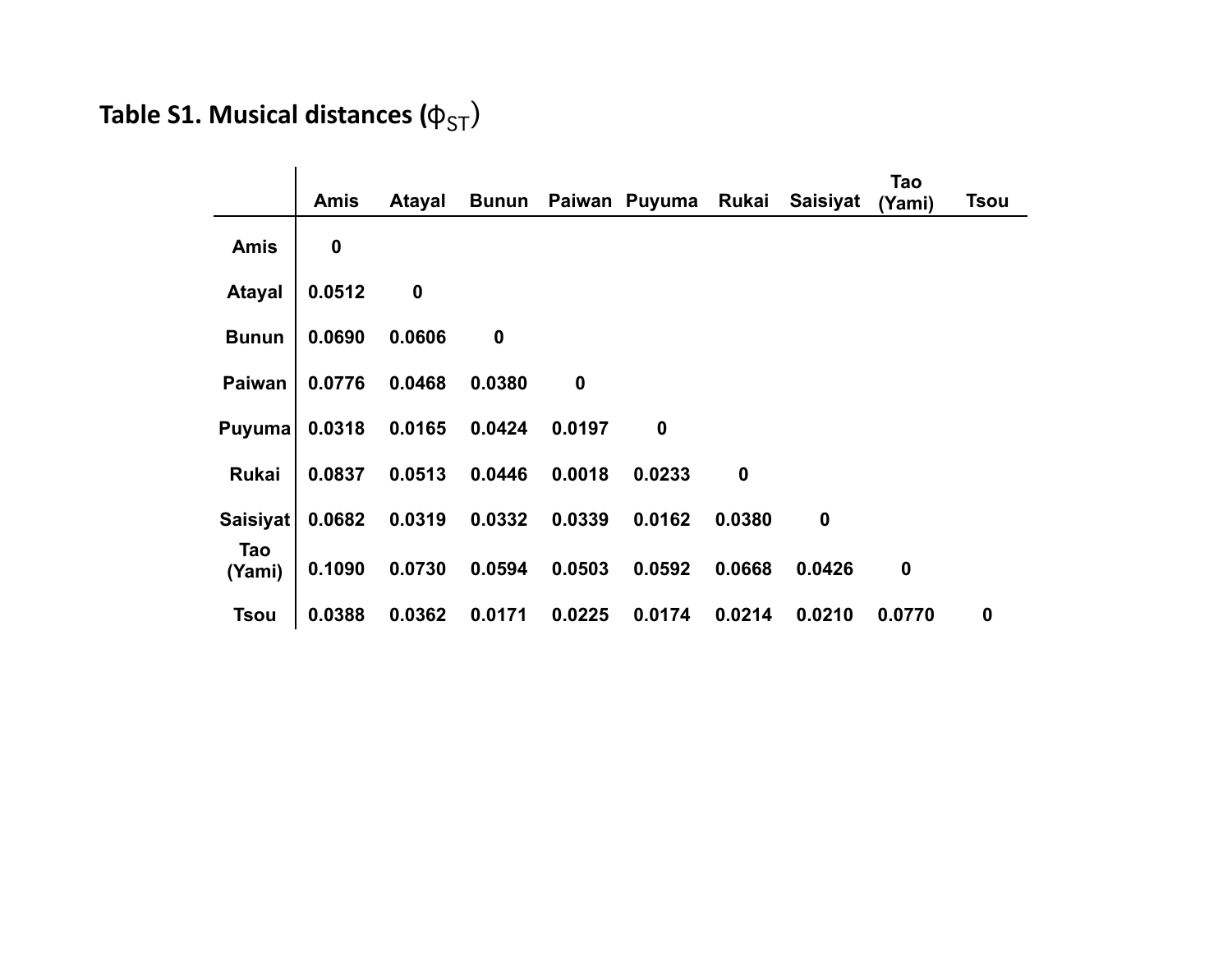# **Table S2. Genetic distances (** $\phi$ **<sub>ST</sub>)**

|                 | <b>Amis</b>      | Atayal           |                  |             | Bunun Paiwan Puyuma Rukai Saisiyat |                  |                  | Tao<br>(Yami)    | <b>Tsou</b>      |
|-----------------|------------------|------------------|------------------|-------------|------------------------------------|------------------|------------------|------------------|------------------|
| <b>Amis</b>     | $\boldsymbol{0}$ |                  |                  |             |                                    |                  |                  |                  |                  |
| <b>Atayal</b>   | 0.1336           | $\boldsymbol{0}$ |                  |             |                                    |                  |                  |                  |                  |
| <b>Bunun</b>    | 0.1095           | 0.1029           | $\boldsymbol{0}$ |             |                                    |                  |                  |                  |                  |
| <b>Paiwan</b>   | 0.0841           | 0.1151           | 0.1072           | $\mathbf 0$ |                                    |                  |                  |                  |                  |
| Puyuma          | 0.1297           | 0.1129           | 0.1331           | 0.0494      | $\mathbf 0$                        |                  |                  |                  |                  |
| Rukai           | 0.1400           | 0.1546           | 0.1544           | 0.0272      | 0.0665                             | $\boldsymbol{0}$ |                  |                  |                  |
| <b>Saisiyat</b> | 0.1034           | 0.0382           | 0.0967           | 0.0843      | 0.0793                             | 0.1213           | $\boldsymbol{0}$ |                  |                  |
| Tao<br>(Yami)   | 0.1129           | 0.1920           | 0.1590           | 0.0847      | 0.1504                             | 0.1320           | 0.1677           | $\boldsymbol{0}$ |                  |
| <b>Tsou</b>     | 0.1180           | 0.1208           | 0.0755           | 0.0900      | 0.1129                             | 0.1377           | 0.1082           | 0.0911           | $\boldsymbol{0}$ |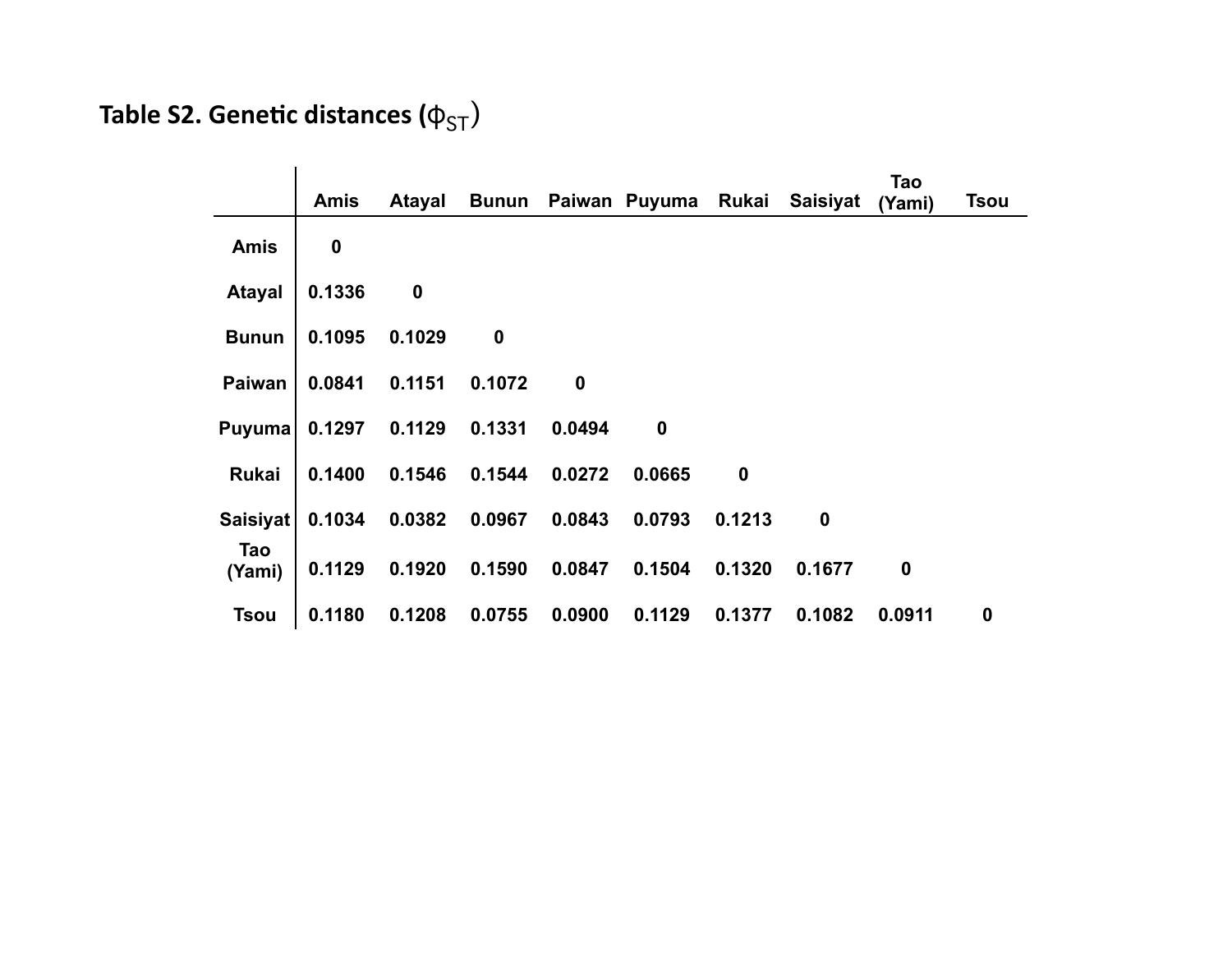### Table S3. Linguistic distances (patristic)

|                 | <b>Amis</b> | <b>Atayal</b> | <b>Bunun</b> |           | Paiwan Puyuma Rukai |             | <b>Saisiyat</b>  | Tao<br>(Yami) | <b>Tsou</b> |
|-----------------|-------------|---------------|--------------|-----------|---------------------|-------------|------------------|---------------|-------------|
| <b>Amis</b>     | $\mathbf 0$ |               |              |           |                     |             |                  |               |             |
| <b>Atayal</b>   | 0.0642      | $\pmb{0}$     |              |           |                     |             |                  |               |             |
| <b>Bunun</b>    | 0.0385      | 0.0601        | $\mathbf 0$  |           |                     |             |                  |               |             |
| <b>Paiwan</b>   | 0.0373      | 0.0541        | 0.0332       | $\pmb{0}$ |                     |             |                  |               |             |
| <b>Puyuma</b>   | 0.0412      | 0.0599        | 0.0371       | 0.0330    | $\mathbf 0$         |             |                  |               |             |
| <b>Rukai</b>    | 0.0510      | 0.0596        | 0.0469       | 0.0409    | 0.0467              | $\mathbf 0$ |                  |               |             |
| <b>Saisiyat</b> | 0.0494      | 0.0548        | 0.0453       | 0.0393    | 0.0451              | 0.0448      | $\boldsymbol{0}$ |               |             |
| Tao<br>(Yami)   | 0.0638      | 0.0806        | 0.0597       | 0.0488    | 0.0595              | 0.0674      | 0.0658           | $\mathbf 0$   |             |
| <b>Tsou</b>     | 0.0562      | 0.0647        | 0.0520       | 0.0460    | 0.0519              | 0.0473      | 0.0499           | 0.0726        | $\mathbf 0$ |